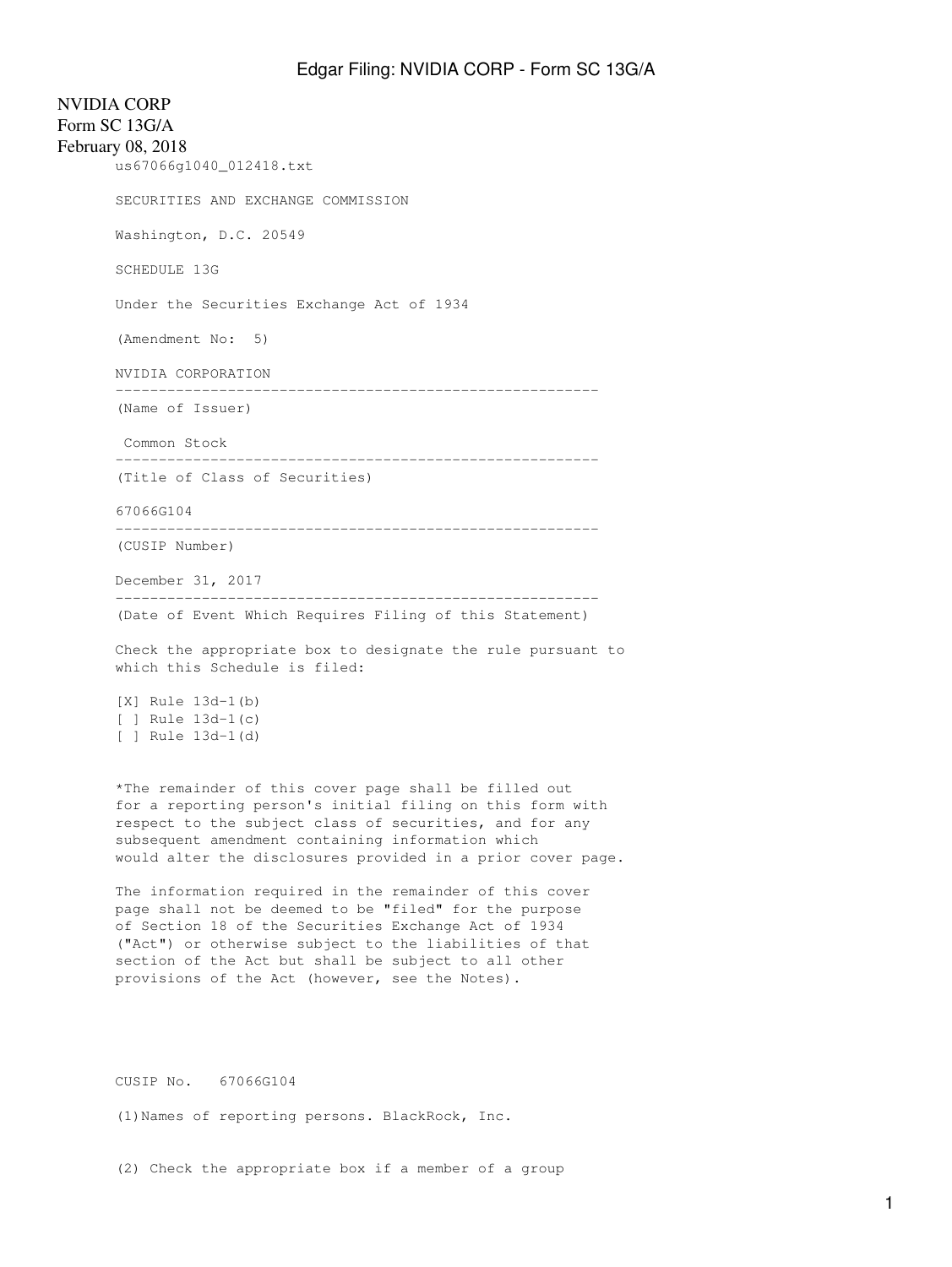```
(a) [ ]
(b) [X]
(3) SEC use only
(4) Citizenship or place of organization
Delaware
Number of shares beneficially owned by each reporting person with:
(5) Sole voting power
 32604182
(6) Shared voting power
 0
(7) Sole dispositive power
 37619834
(8) Shared dispositive power
 0
(9) Aggregate amount beneficially owned by each reporting person
 37619834
(10) Check if the aggregate amount in Row (9) excludes certain shares
(11) Percent of class represented by amount in Row 9
 6.2%
(12) Type of reporting person
HC
Item 1.
Item 1(a) Name of issuer:
-----------------------------------------------------------------------
NVIDIA CORPORATION
Item 1(b) Address of issuer's principal executive offices:
-----------------------------------------------------------------------
2788 SAN TOMAS EXPRESSWAY
SANTA CLARA CA 95051
```
Item 2.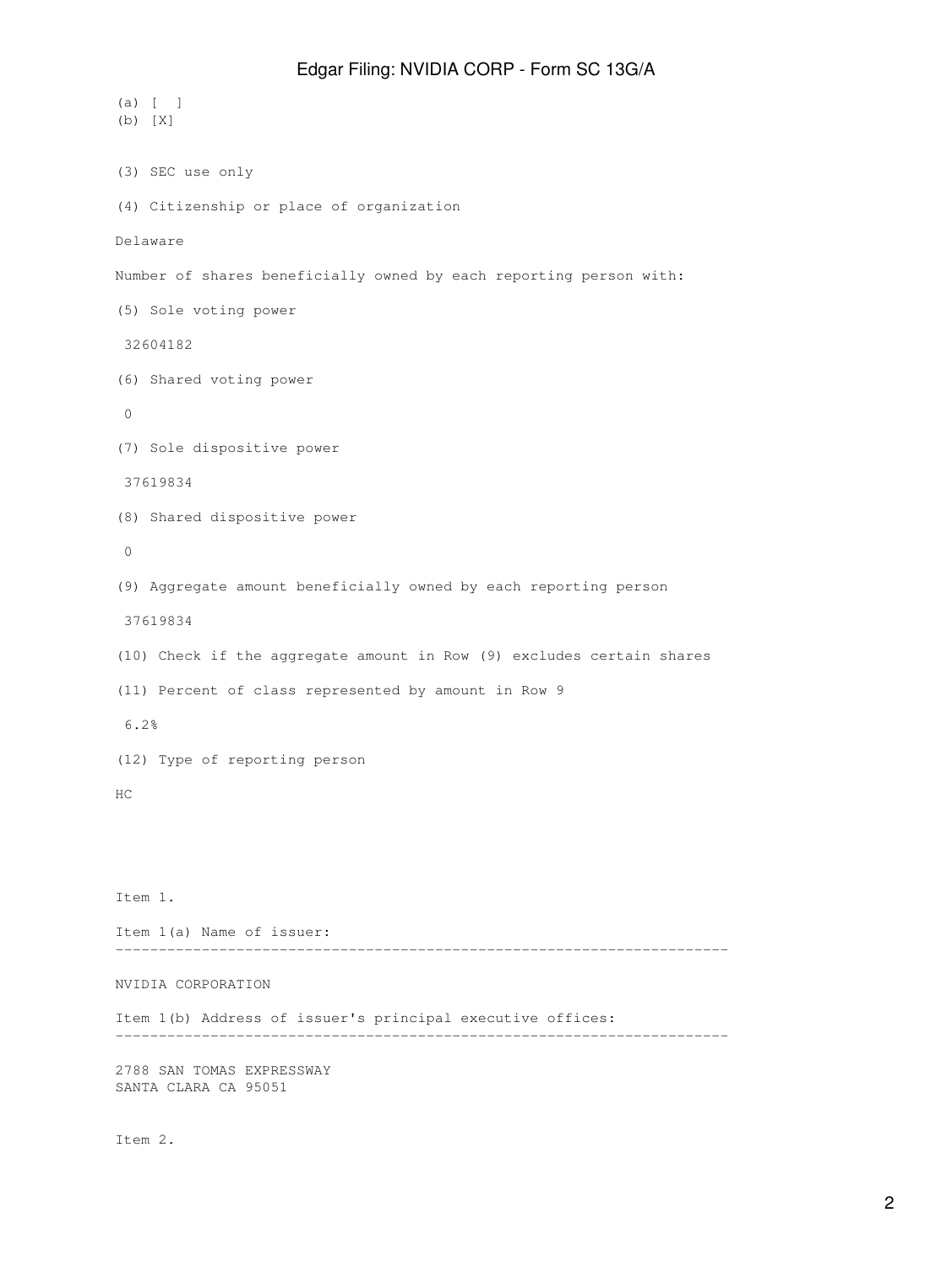2(a) Name of person filing: ---------------------------------------------------------------------- BlackRock, Inc. 2(b) Address or principal business office or, if none, residence: ----------------------------------------------------------------------- BlackRock Inc. 55 East 52nd Street New York, NY 10055 2(c) Citizenship: -------------------------------------------------------------------- See Item 4 of Cover Page 2(d) Title of class of securities: ------------------------------------------------------------------- Common Stock 2(e) CUSIP No.: See Cover Page Item 3. If this statement is filed pursuant to Rules  $13d-1(b)$ , or  $13d-2(b)$  or  $(c)$ , check whether the person filing is a: [ ] Broker or dealer registered under Section 15 of the Act; [ ] Bank as defined in Section 3(a)(6) of the Act; [ ] Insurance company as defined in Section 3(a)(19) of the Act; [ ] Investment company registered under Section 8 of the Investment Company Act of 1940; [ ] An investment adviser in accordance with Rule  $13d-1$  (b) (1) (ii) (E); [ ] An employee benefit plan or endowment fund in accordance with Rule  $13d-1(b)$  (1)(ii)(F); [X] A parent holding company or control person in accordance with Rule  $13d-1(b)$  (1)(ii)(G); [ ] A savings associations as defined in Section 3(b) of the Federal Deposit Insurance Act (12 U.S.C. 1813); [ ] A church plan that is excluded from the definition of an investment company under section 3(c)(14) of the Investment Company Act of 1940; [ ] A non-U.S. institution in accordance with Rule  $240.13d-1(b)(1)(ii)(J);$ [ ] Group, in accordance with Rule 240.13d-1(b)(1)(ii)(K). If filing as a non-U.S. institution in accordance with Rule  $240.13d-1$ (b)(1)(ii)(J), please specify the type of institution:

Item 4. Ownership

Provide the following information regarding the aggregate number and percentage of the class of securities of the issuer identified in Item 1.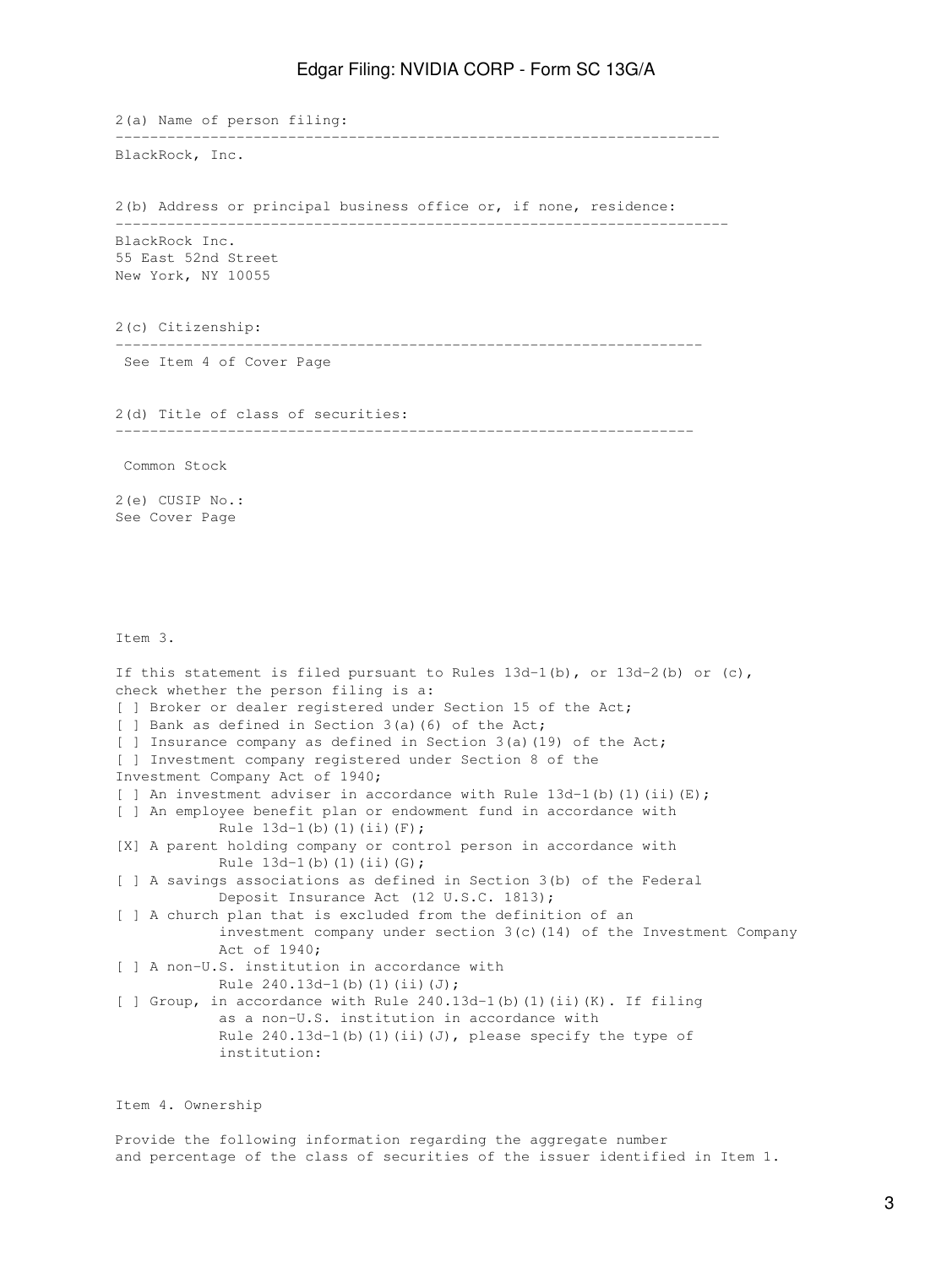Amount beneficially owned: 37619834 Percent of class 6.2% Number of shares as to which such person has: Sole power to vote or to direct the vote 32604182 Shared power to vote or to direct the vote 0 Sole power to dispose or to direct the disposition of 37619834 Shared power to dispose or to direct the disposition of 0

Item 5.

Ownership of 5 Percent or Less of a Class. If this statement is being filed to report the fact that as of the date hereof the reporting person has ceased to be the beneficial owner of more than 5 percent of the class of securities, check the following [ ].

Item 6. Ownership of More than 5 Percent on Behalf of Another Person

 If any other person is known to have the right to receive or the power to direct the receipt of dividends from, or the proceeds from the sale of, such securities, a statement to that effect should be included in response to this item and, if such interest relates to more than 5 percent of the class, such person should be identified. A listing of the shareholders of an investment company registered under the Investment Company Act of 1940 or the beneficiaries of employee benefit plan, pension fund or endowment fund is not required.

 Various persons have the right to receive or the power to direct the receipt of dividends from, or the proceeds from the sale of the common stock of NVIDIA CORPORATION. No one person's interest in the common stock of NVIDIA CORPORATION is more than five percent of the total outstanding common shares.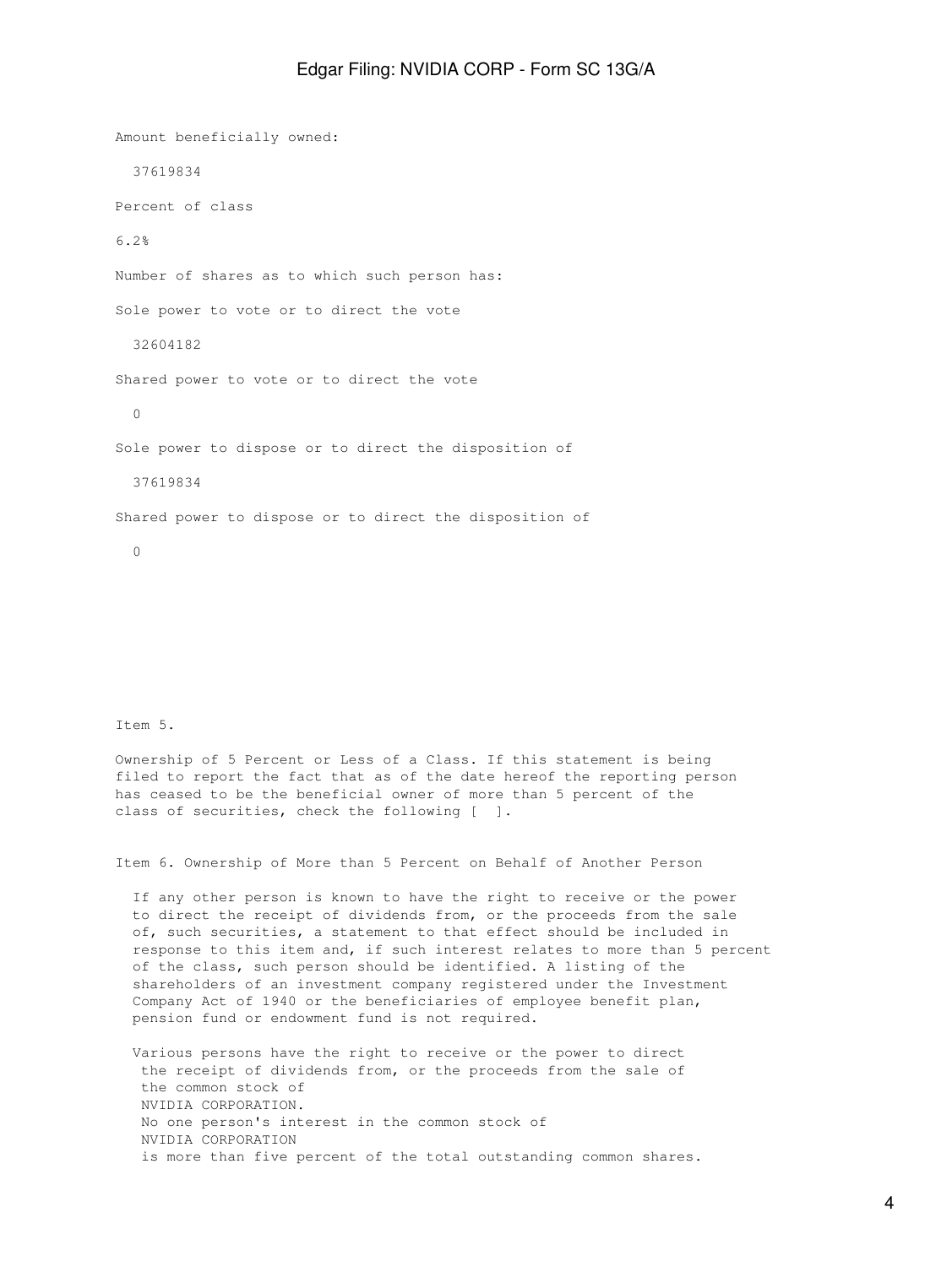Item 7. Identification and Classification of the Subsidiary Which Acquired the Security Being Reported on by the Parent Holding Company or Control Person.

See Exhibit A

Item 8. Identification and Classification of Members of the Group

If a group has filed this schedule pursuant to Rule  $13d-1$  (b) (ii)(J), so indicate under Item  $3(j)$  and attach an exhibit stating the identity and Item 3 classification of each member of the group. If a group has filed this schedule pursuant to Rule 13d-1(c) or Rule 13d-1(d), attach an exhibit stating the identity of each member of the group.

Item 9. Notice of Dissolution of Group

Notice of dissolution of a group may be furnished as an exhibit stating the date of the dissolution and that all further filings with respect to transactions in the security reported on will be filed, if required, by members of the group, in their individual capacity.

See Item 5.

Item 10. Certifications By signing below I certify that, to the best of my knowledge and belief, the securities referred to above were acquired and are held in the ordinary course of business and were not acquired and are not held for the purpose of or with the effect of changing or influencing the control of the issuer of the securities and were not acquired and are not held in connection with or as a participant in any transaction having that purpose or effect.

Signature.

After reasonable inquiry and to the best of my knowledge and belief, I certify that the information set forth in this statement is true, complete and correct.

Dated: January 24, 2018 BlackRock, Inc.

Signature: Spencer Fleming

-------------------------------------------

Name/Title Attorney-In-Fact

The original statement shall be signed by each person on whose behalf the statement is filed or his authorized representative. If the statement is signed on behalf of a person by his authorized representative other than an executive officer or general partner of the filing person, evidence of the representative's authority to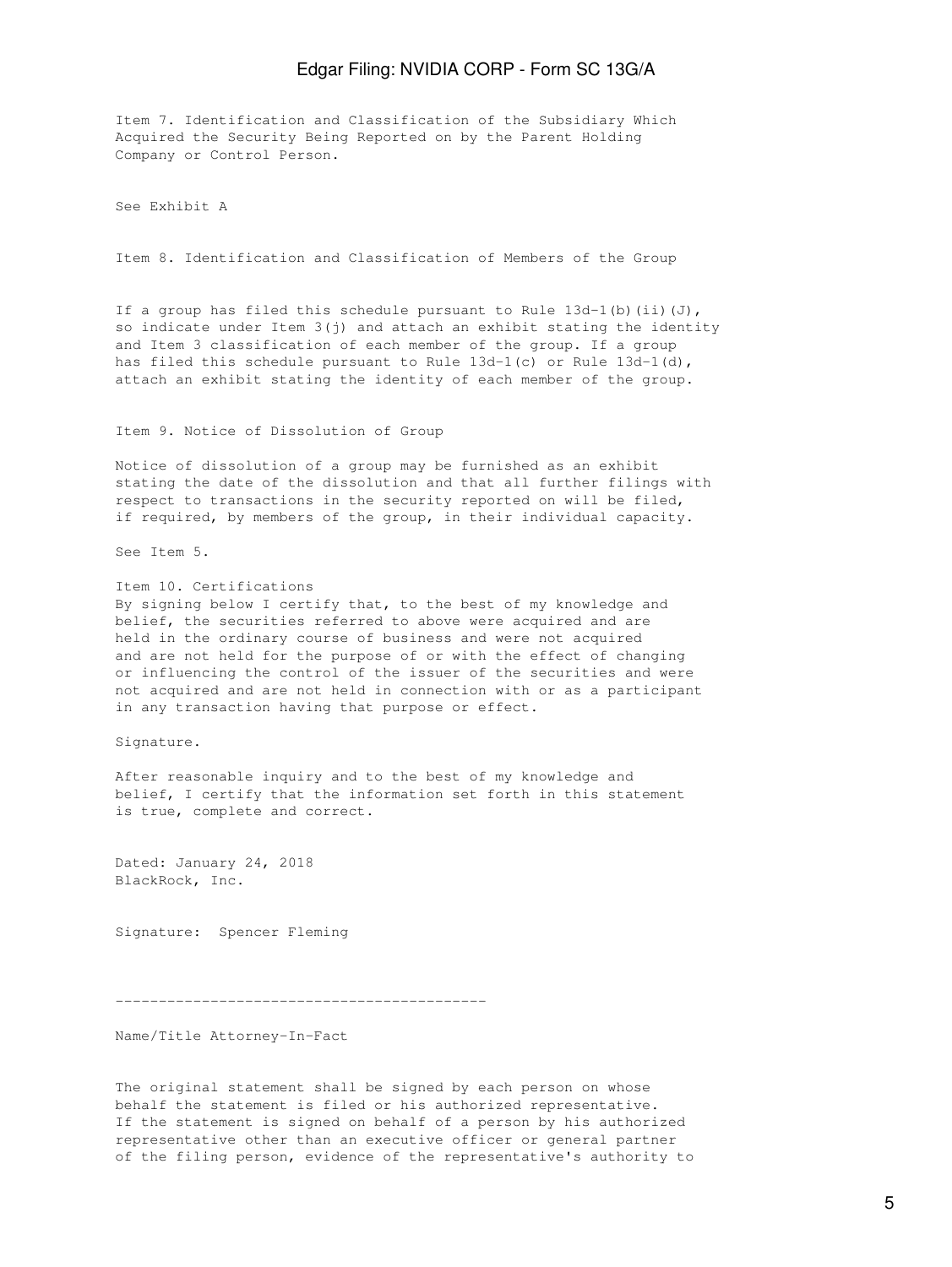sign on behalf of such person shall be filed with the statement, provided, however, that a power of attorney for this purpose which is already on file with the Commission may be incorporated by reference. The name and any title of each person who signs the statement shall be typed or printed beneath his signature.

Attention: Intentional misstatements or omissions of fact constitute Federal criminal violations (see 18 U.S.C. 1001).

Exhibit A

Subsidiary

| BlackRock Life Limited                                      |
|-------------------------------------------------------------|
| BlackRock International Limited                             |
| BlackRock Advisors, LLC                                     |
| BlackRock Capital Management, Inc.                          |
| BlackRock (Netherlands) B.V.                                |
| BlackRock Institutional Trust Company, National Association |
| BlackRock Asset Management Ireland Limited                  |
| BlackRock Financial Management, Inc.                        |
| BlackRock Japan Co., Ltd.                                   |
| BlackRock Asset Management Schweiz AG                       |
| BlackRock Investment Management, LLC                        |
| FutureAdvisor, Inc.                                         |
| BlackRock Investment Management (UK) Limited                |
| BlackRock Asset Management Canada Limited                   |
| BlackRock Asset Management Deutschland AG                   |
| BlackRock (Luxembourg) S.A.                                 |
| BlackRock Investment Management (Australia) Limited         |
| BlackRock Advisors (UK) Limited                             |
| BlackRock Fund Advisors                                     |
| BlackRock Asset Management North Asia Limited               |
| BlackRock (Singapore) Limited                               |
| BlackRock Fund Managers Ltd                                 |

\*Entity beneficially owns 5% or greater of the outstanding shares of the security class being reported on this Schedule 13G. Exhibit B

POWER OF ATTORNEY

The undersigned, BLACKROCK, INC., a corporation duly organized under the laws of the State of Delaware, United States (the "Company"), does hereby make, constitute and appoint each of Matthew Mallow, Chris Meade, Howard Surloff, Dan Waltcher, Georgina Fogo, Charles Park, Enda McMahon, Carsten Otto, Con Tzatzakis, Karen Clark, Andrew Crain, Herm Howerton, David Maryles, Daniel Ronnen, John Stelley, John Ardley, Maureen Gleeson and Spencer Fleming acting severally, as its true and lawful attorneys-in-fact, for the purpose of, from time to time, executing in its name and on its behalf, whether the